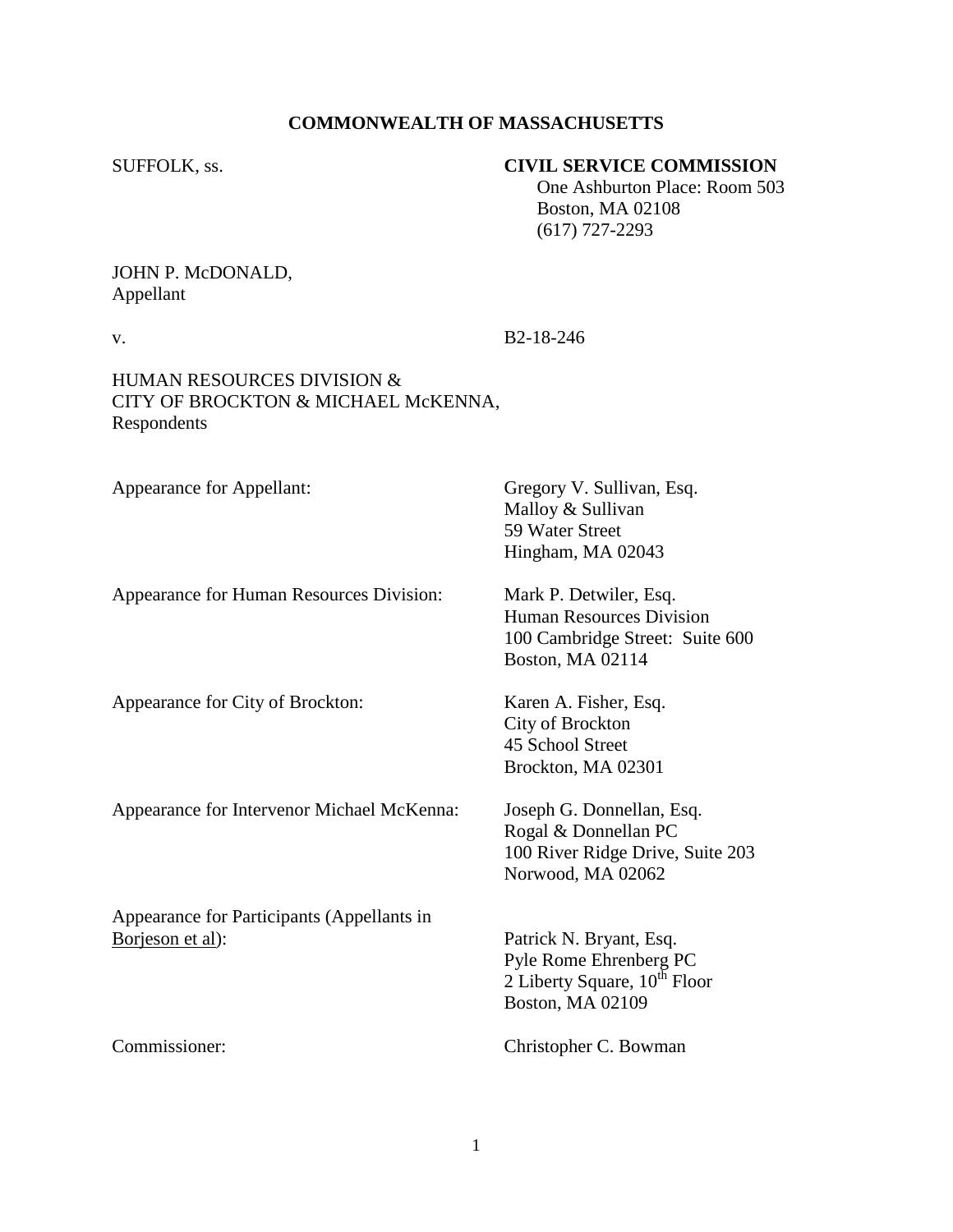# DECISION ON CROSS MOTIONS FOR SUMMARY DECISION

# *Procedural History*

- 1. On December 18, 2018, the Appellant, John P. McDonald (Lt. McDonald), a lieutenant in the Brockton Fire Department, filed an appeal with the Civil Service Commission (Commission), contesting the decision of the state's Human Resources Division (HRD) to award certain employment / experience (E/E) credits to another candidate (Brockton Fire Lt. Michael McKenna) regarding a Fire Captain examination.
- 2. On February 5, 2019, I held a pre-hearing conference via phone; participating were Lt. McDonald, his counsel and counsel for HRD. As Lt. McDonald's appeal also referenced a recent Commission decision regarding Borjeson et al v. HRD, counsel for the Appellants in that appeal also participated.<sup>1</sup>
- 3. On February 6, 2019, I issued a Procedural Order that, among other things, joined the City of Brockton as a party to this appeal.
- 4. That same day, Lt. McKenna sought to be joined as a party to this appeal. That request was allowed.
- 5. On March 8, 2019, Appellant John McDonald filed a Motion for Summary Decision, asking the Commission to order HRD to rescind certain E/E credit awarded to Lt. McKenna.
- 6. On April 5, 2019, HRD filed a Motion for Summary Decision to dismiss Appellant McDonald's appeal.
- 7. On April 8, 2019, Lt. McKenna filed an opposition to Lt. McKenna's Motion for Summary Decision.
- 8. Also on April 8, 2019, the Participants submitted correspondence to the Commission opposing Lt. McDonald's Motion for Summary Decision.
- 9. On April 24, 2019, I held a motion hearing at the offices of the Commission. That motion hearing was held concurrently with a pre-hearing and show cause conference regarding another appeal and request for investigation in which the underlying issues relate to the instant appeal.

<sup>&</sup>lt;sup>1</sup> I have deemed the Appellants in <u>Borjeson et al</u> as Participants in the instant appeal.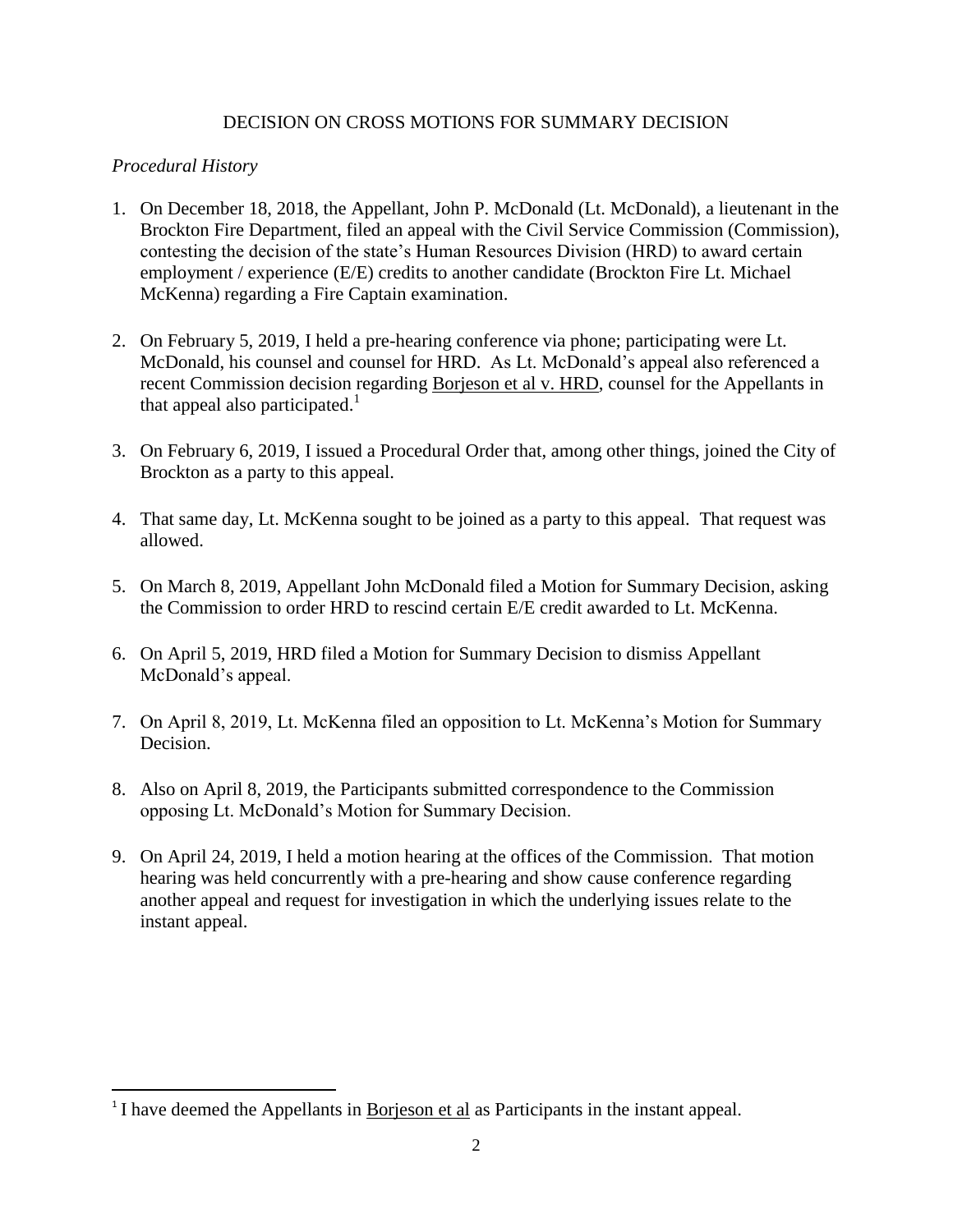# *Background*

 $\overline{\phantom{a}}$ 

- 10. HRD is responsible for administering civil service examinations in Massachusetts, including public safety promotional examinations. $<sup>2</sup>$ </sup>
- 11. The promotional examination consists of two (2) portions: a written portion and a portion rating the candidates' education and experience (E&E).
- 12. G.L. c. 31, § 22 states in part:

"The administrator shall determine the passing requirements of examinations. In any competitive examination, an applicant shall be given credit for employment or experience in the position for which the examination is held. In any examination, the applicant shall be allowed seven days after the date of such examination to file with the administrator a training and experience sheet and to receive credit for such training and experience as of the time designated by the administrator." (emphasis added)

13. Personnel Administration Rule 06, Section C (PAR.06 (b)): states:

"The grading of the subject of training and experience as a part of a promotional examination shall be based on a schedule approved by the administrator which shall include credits for elements of training and experience related to the position for which the examination is held."

- 14. HRD has had a longstanding practice (or schedule), in place for at least twenty (20) plus years, regarding the related experience that is included in the E&E component of a promotional examination. That related experience has, for at least twenty (20) plus years, included: a) hours worked *in the position* for which the examination is given (including in a permanent, temporary, provisional, or "acting" capacity); and b) hours worked *in lower positions* (including in a permanent, temporary, provisional or "acting" capacity.)
- 15. For example, a candidate taking a Fire Captain examination has, based on HRD's longstanding practice, received credit for: hours worked as: a) a *Fire Captain* (including in a permanent, temporary, provisional or "acting" capacity) and: b) hours worked as a *Fire Lieutenant and Firefighter* (including in a permanent, temporary, provisional or "acting capacity").
- 16. On November 18, 2017, HRD administered a statewide promotional examination for Fire Captain and Fire Lieutenant which includes the written portion and an E&E portion.

<sup>&</sup>lt;sup>2</sup> HRD may also delegate responsibility for conducting examinations, including "Assessment Center" examinations to Appointing Authorities. No such delegation was involved in this appeal. Rather, this was a "traditional" written examination administered by HRD, which included credit for a multiple choice component and an education / experience component.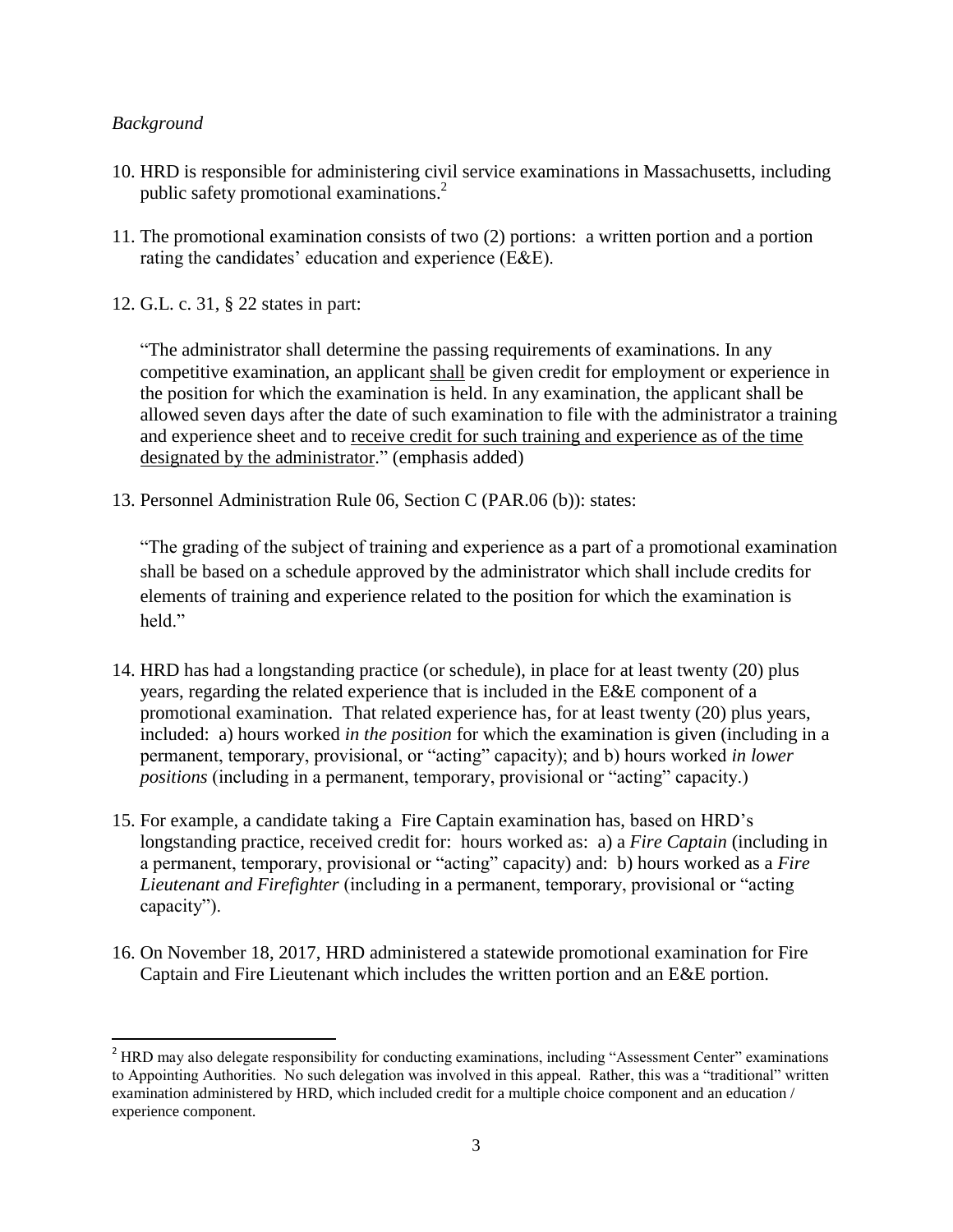- 17. Consistent with HRD's longstanding practice, the E&E schedule included credit for: a) hours worked *in the position* (of either Fire Captain or Lt.) and b) hours worked *in lower titles* (i.e. – Fire Lt., Firefighter, etc.)
- 18. Although HRD's schedule included credit for hours in the position and lower positions, HRD, contrary to its longstanding practice, did not provide credit for any hours worked in an "acting capacity" (either in title or in lower positions) for this promotional examination.
- 19. The Appellant (Lt. McDonald) and the Intervenor (Lt. McKenna), both Brockton Fire Lieutenants, took the promotional examination for Brockton Fire Captain that was administered by HRD on November 18, 2017.
- 20. Pursuant to PAR.07(4), " … examination marks shall be presented on eligible lists in whole numbers." For example, a candidate who receives a score of 81.15, would receive a score of 81.0.
- 21. In whole numbers, both Lt. McDonald and Lt. McKenna received a score of 81, resulting in them being tied for  $5<sup>th</sup>$  [on the eligible list](https://www.csexam.hrd.state.ma.us/eligiblelist/eligiblelistpromo.aspx?ListId=10&Location_Id=48&referrer=https%3a%2f%2fwww.csexam.hrd.state.ma.us%2feligiblelist%2fcommunities.aspx%3fListTypeId%3d2%26ListId%3d10&name=Fire+Communities+Promotional+Lists) established by HRD for Brockton Fire Captain.
- 22. The Commission has long held that the appointment of a candidate among those with the same rank on a Certification is not a bypass. See Edson v. Reading, 21 MCSR 453 (2008) (upheld by Superior Court; Edson v. Civil Service Comm'n, Middlesex Sup. Ct. No. 08- CV3418 (2009); Bartolomei v. Holyoke, 21 MCSR 94 (2008); Coughlin v. Plymouth, 19 MCSR 434 (2006); Kallas v. Franklin School Dep't, 11 MCSR 73 (1998); Servello v. Dep't of Correction, 28 MCSR 252 (2015); See also Thompson v. Civil Service Comm'n, Suffolk Superior Ct. No. MICV 1995-5742 (1996) (concluding that selection among tied candidates does not present a bypass); Massachusetts Ass'n of Minority Law Enforcement Officers v. Abban, 434 Mass. 256, 261 (2001) ("In deciding bypass appeals, the commission must determine whether the appointing authority has complied with the requirements of Massachusetts civil service law for selecting lower scoring candidates over higher scoring candidates); Cotter v. Boston, 193 F. Supp. 2d 323, 354 (D. Mass. 2002) (citing HRD's guide), *rev'd in part on other grounds*, 323 F.3d 160 (1St Cir. 2003) ("when a civil service exam results in a tie -score, and the appointing authority ... promotes some but not all of the candidates, no actionable ` bypass ' has taken place in the parlance of... civil service").
- 23. Based on the above, if Brockton were to promote Lt. McKenna to Fire Captain, there would be no bypass that Lt. McDonald could appeal to the Commission. Similarly, if Brockton were to promote Lt. McDonald to Fire Captain, there would be no bypass that Lt. McKenna could appeal to the Commission.
- 24. In Brockton, when candidates on an eligible list are tied, the City uses a tie-breaking method based on the examination score broken down to the second decimal point (i.e. – a candidate with a score of 81.15 would be appointed over a candidate with a score of 81.10.). While HRD provides this information to the City upon their request, it does not change the ranking of the candidates on the eligible list established by HRD.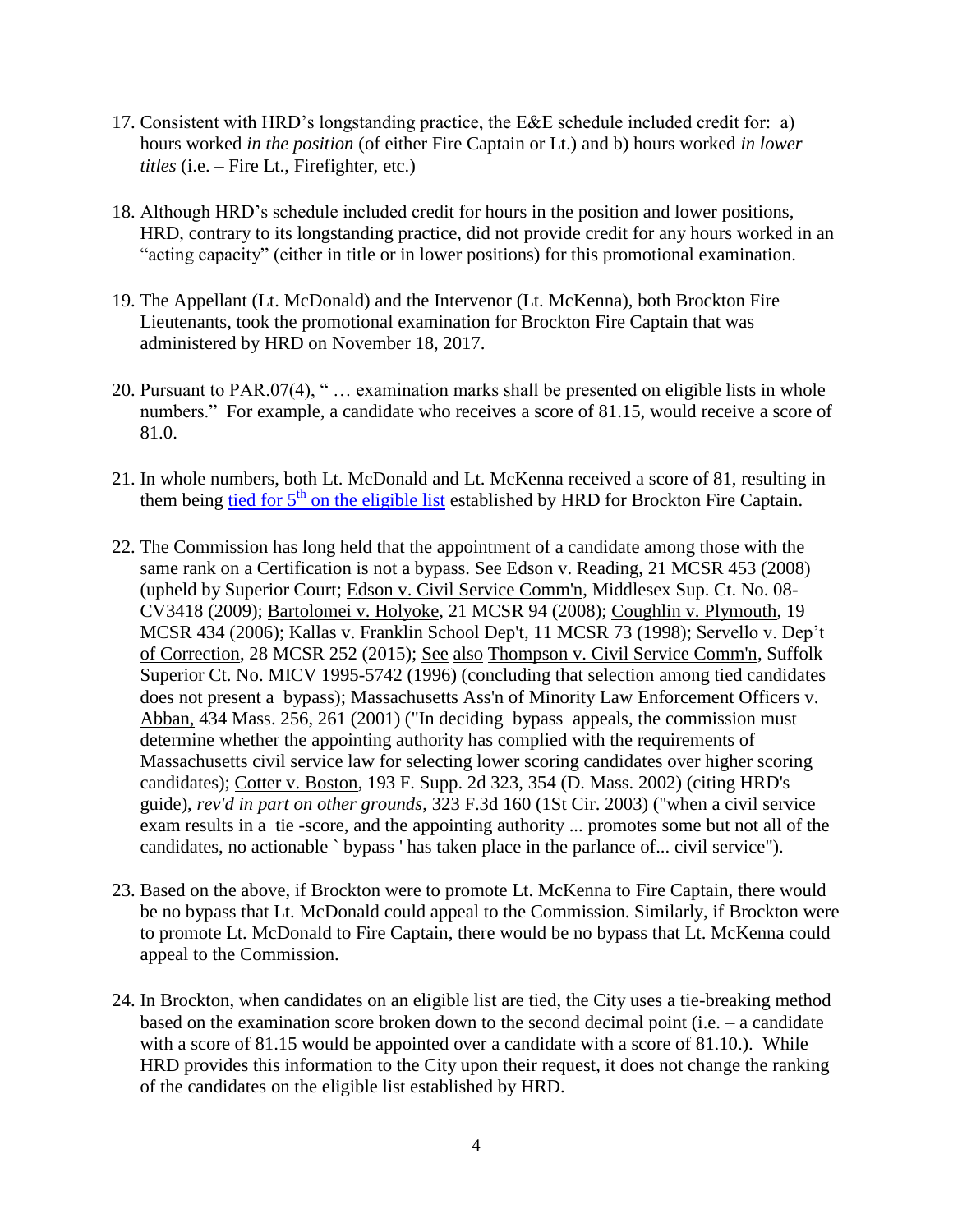- 25. Based on the information that HRD provided to the City, Lt. McDonald received a score, broken down to the second decimal point, of 80.82 on the November 18, 2017 examination and Lt. McKenna received a score of 80.72 on the same examination.
- 26. As referenced above, in calculating the E&E portion of the scores for all candidates who took the November 18, 2017 examination, *HRD continued its longstanding practice of giving credit for hours worked in the title and in the lower titles*, but chose not to include time spent in an "acting capacity", either in-title or in a lower title.
- 27. On March 2, 2018, four (4) individuals who took the statewide examination for Fire Lt. and Fire Captain filed an appeal with the Commission, contesting HRD's decision to end its longstanding practice of counting "acting" time, both in-title and in the lower titles. Those appeals were not related to whether HRD would continue its longstanding practice of providing credit for hours worked in-title and in lower titles (which it did). Rather, those appeals were limited to the question of whether HRD was justified in no longer providing credit for hours worked in an acting capacity, whether in-title or in a lower title.
- 28. After two (2) days of hearing, which included testimony from various witnesses, the Commission, on August 30, 2018, issued a twenty-two (22)-page interim decision, concluding that HRD's decision to no longer count acting time in the E&E portion of the score was arbitrary and capricious and inconsistent with basic merit principles. (See [Borjeson et al v. HRD,](https://www.mass.gov/files/documents/2018/08/31/borjeson_etal_083018.pdf) 31 MCSR 267 (2018). Further, the Commission, consistent with prior decisions, concluded that, in order to be fair and equitable, any relief, including the rescoring of examinations, would need to be applied statewide. Recognizing the logistical challenges associated with any such relief, the Commission provided the parties with additional time to propose mutually acceptable relief that may minimize those logistical challenges.
- 29. After providing the parties with an opportunity to consult regarding the appropriate relief, the Commission, on September 17, 2018, issued a [final decision](https://www.mass.gov/files/documents/2018/09/21/borjeson_etal_092018.pdf) effectively restoring the status quo (statewide) on a prospective, going-forward basis, by ordering HRD to return to its longstanding practice of counting hours worked in an acting capacity in the E&E portion of the examination score. The Commission's final decision did not order any other changes to the grading process, at the time or going-forward. Rather, the decision's relief was solely related to the only issue brought forward by the Appellants – whether acting time should continue to be counted in the E&E component of the score.
- 30. Consistent with the Commission's final decision, HRD re-scored the Fire Captain and Lt. examinations statewide, provided candidates with credit for hours worked in an acting capacity, and established a new eligible list that would be used on a going forward basis of January 3, 2019. In short, HRD did precisely what the Commission ordered: restored the status quo in regard to giving credit for acting time.
- 31. As a result of the restoration of the status quo, the new eligible lists established by HRD on January 3, 2019, resulted, in some cases, in a change in ranking on the eligible lists that were first established for Fire Captain or Fire Lt.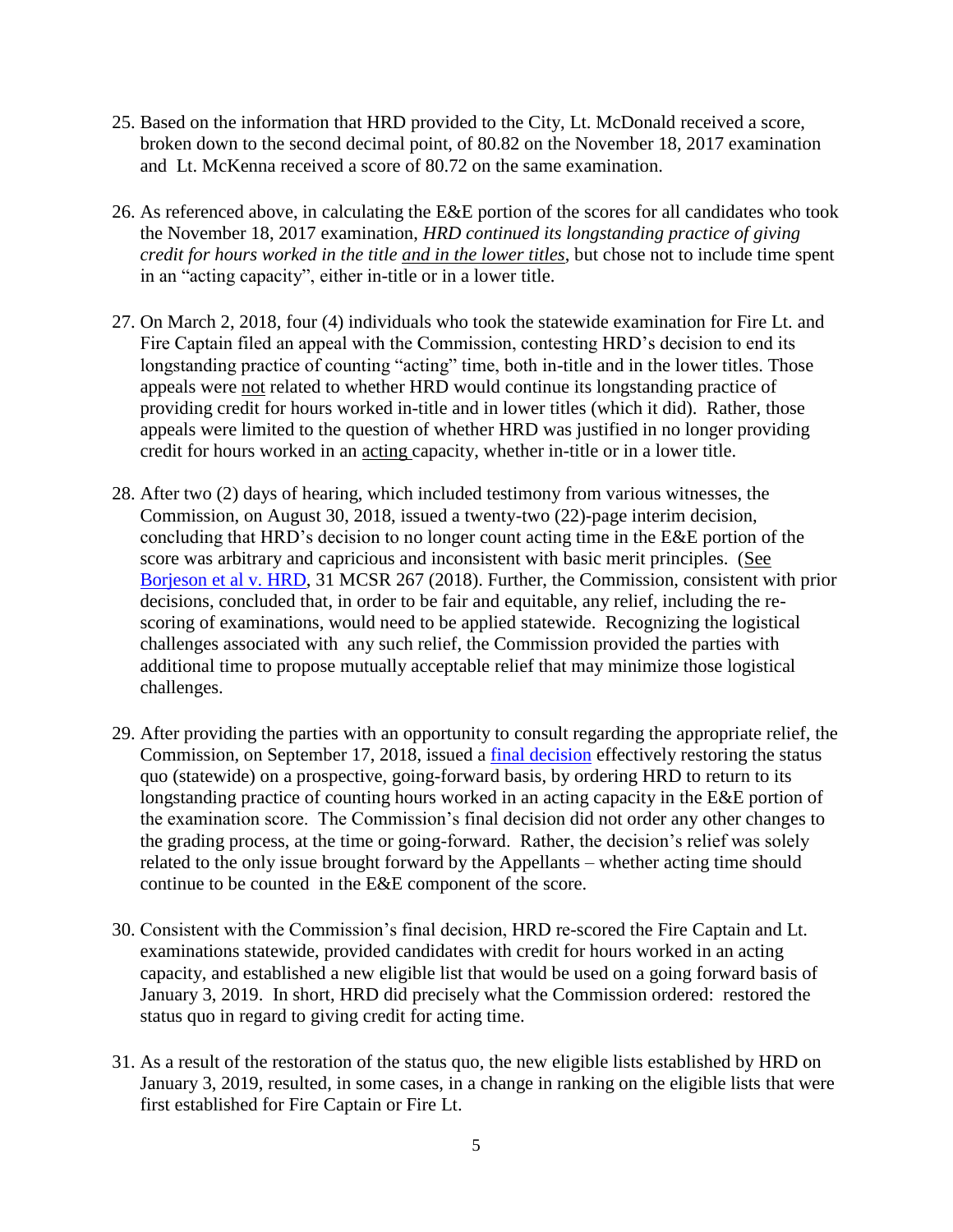- 32. The restoration of the status quo did not change the civil service ranking of either Lt. McDonald or Lt. McKenna. Rather, they remained tied on the eligible list for Fire Captain in the fifth position.
- 33. As referenced above, Brockton uses a tie-breaking method that relies on examination scores broken down to the second decimal point. Upon the establishment of the new eligible list, the City asked HRD for a list of scores broken down to the second decimal point. Lt. McDonald score remained at 80.82, but Lt. McKenna's score rose from 80.72 to 81.08, .26 points higher than Lt. McDonald.
- 34. Lt. McDonald filed the instant appeal with the Commission, effectively seeking to overturn the Commission's decision in Borjeson and order HRD to rescind the credit given to Lt. McKenna for hours worked as an Acting Lt.

#### *Lt. McDonald's argument*

 Lt. McDonald relies on the second sentence of G.L. c. 31, § 22 to argue that the civil service law does not allow HRD the authority to grant Lt. McKenna with credit for hours worked *in an acting capacity* in any position other than Captain.

As referenced above, G.L. c. 31, § 22 states:

"The administrator shall determine the passing requirements of examinations. In any competitive examination, an applicant shall be given credit for employment or experience *in the position for which the examination is held.* In any examination, the applicant shall be allowed seven days after the date of such examination to file with the administrator a training and experience sheet and to receive credit for such training and experience as of the time designated by the administrator." (emphasis added)

#### *Analysis*

 Lt. McDonald presents a literalist, illogical and result-driven interpretation of the statute that is inconsistent with commonsense and the Personnel Administration Rules. Further, it is contrary to how HRD has awarded E&E points for over two (2) decades. The granting of his motion by the Commission would result in Lt. McDonald's examination being scored differently than all other statewide exam applicants.

Lt. McDonald's argument is illogical. As noted by the Participants:

"Lt. McDonald's literalist interpretation of the statute might have more force if he was asserting that HRD, based on the second sentence of Section 22, cannot grant any credit for any experience in a lower title, whether that time is acting, temporary, provisional or permanent. But because Lt. McDonald is not making such an argument, the actual issue presented to the Commission is: *when* HRD credits experience in a title other than that for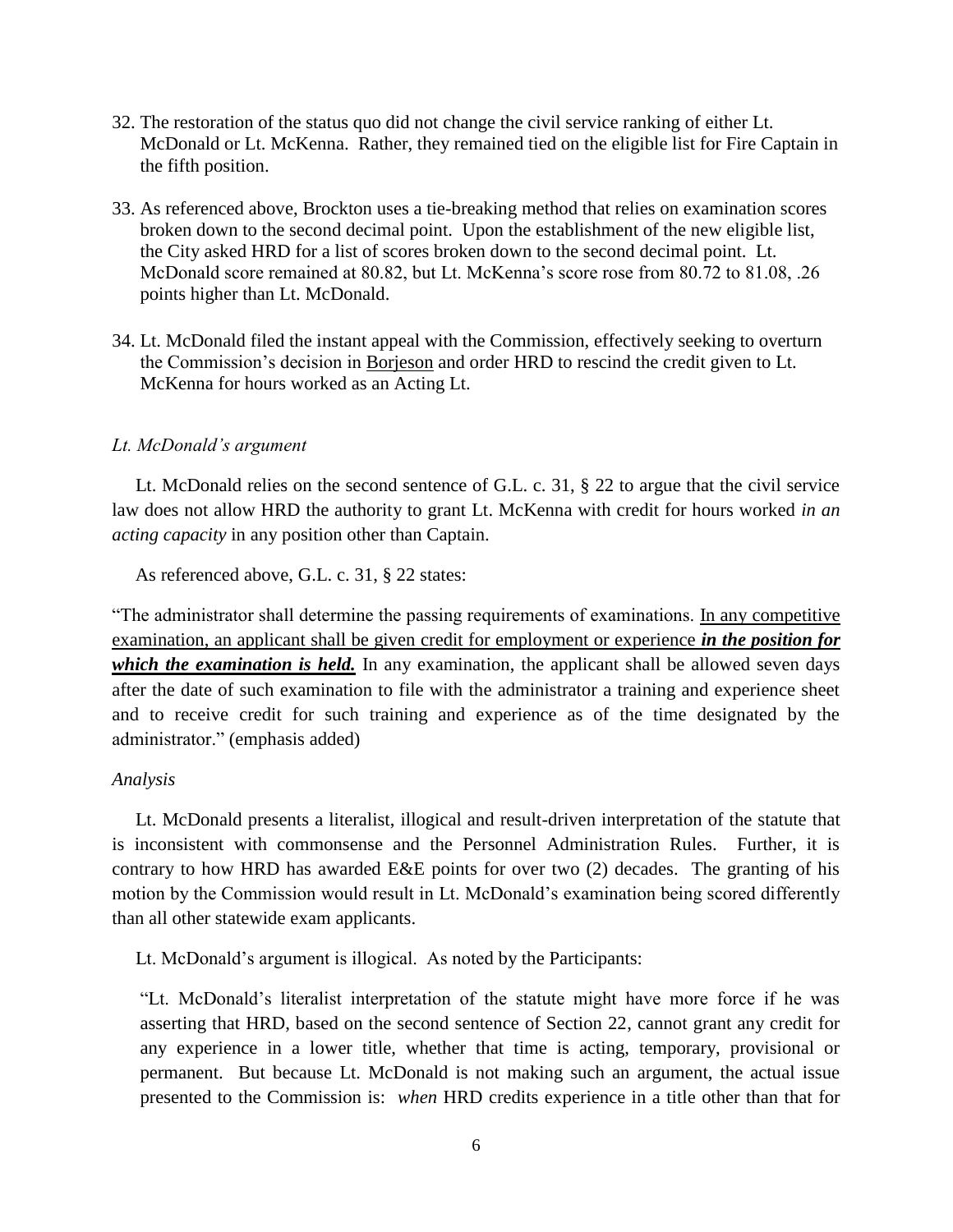which the examination is held, is HRD permitted to exclude (or not credit) time in a nonpermanent capacity, whether temporary, provisional … or acting? The answer clearly is no, as Borjeson established that there is no reasonable basis to distinguish between experience pursuant to an RD certification and "acting" or other time in a title that is not pursuant to an HRD certification …".

 Lt. McDonald's argument is inconsistent with the Personnel Administration Rules. As referenced above, Personnel Administration Rule 06, Section C (PAR.06 (b)): states:

"The grading of the subject of training and experience as a part of a promotional examination shall be based *on a schedule approved by the administrator* which shall include credits for elements of training and experience *related to the position* for which the examination is held." (emphasis added)

 This rule, which has been in place since at least 2002, clearly establishes that, pursuant to the second sentence of G.L. c. 31, s. 22, in addition to the statutory mandate in the first sentence of the paragraph, HRD has the discretionary authority to grant credit for "such" other training and experience as HRD deems to be *related to the position*, which include hours served as Acting Lieutenant.

 Lt. McDonald's argument is contrary to HRD's logical application of the statute for over twenty (20) years. Put simply, HRD has reasonably concluded that a candidate applying for Fire Captain should be given more credit for hours worked as an Acting Fire Lieutenant as opposed to hours worked as a Firefighter. Acceptance of Lt. McDonald's interpretation of Section 22 would prohibit HRD from making this logical distinction.

 Finally, the actions taken by HRD, per Order of the Commission, did not change Lt. McDonald's ranking on the civil service eligible list for Fire Captain. Rather, he remained tied with Lt. McKenna. While the re-scoring may impact the tie-breaking method used by City, his non-selection by the City would not constitute a bypass appealable to the Commission, either before or after the re-scoring that he is contesting.

 For all of the above reasons, Appellant McDonald's Motion for Summary Decision is denied and his appeal under Docket No. B2-18-246 is hereby *dismissed*.

Civil Service Commission

*/s/ Christopher Bowman* Christopher C. Bowman Chairman

By a vote of the Civil Service Commission (Bowman, Chairman; Camuso, Ittleman, Stein and Tivnan, Commissioners) on July 18, 2019.